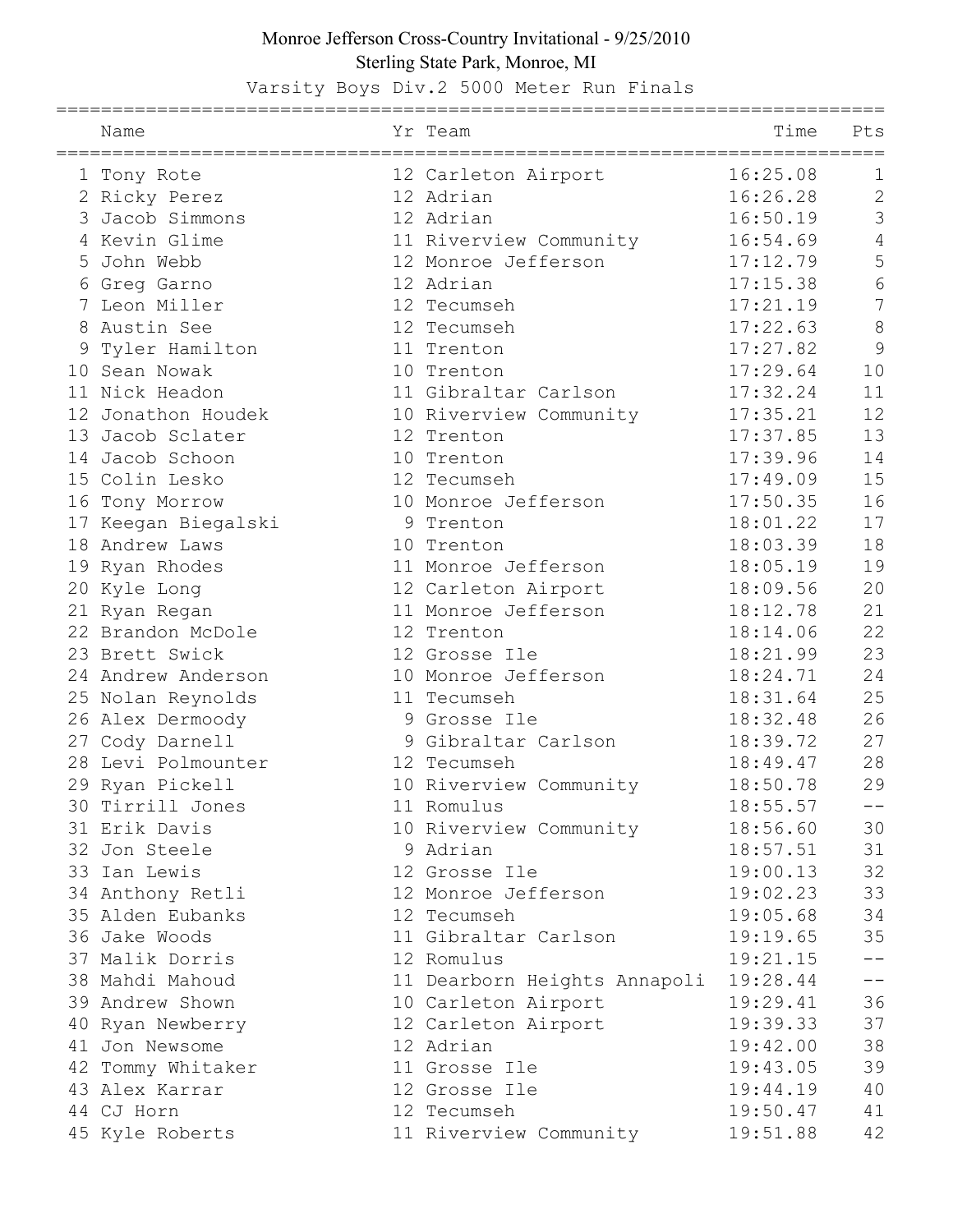## Monroe Jefferson Cross-Country Invitational - 9/25/2010 Sterling State Park, Monroe, MI

| 46 Ethan Ames                                 | 10 Grosse Ile          |                                              |                 |    |                |                     | 19:53.43       | 43                |  |
|-----------------------------------------------|------------------------|----------------------------------------------|-----------------|----|----------------|---------------------|----------------|-------------------|--|
| 47 Justin Jeffery                             |                        | 11 Adrian                                    |                 |    |                |                     | 19:54.60<br>44 |                   |  |
| 48 Kyle Karrar                                |                        | 10 Grosse Ile                                |                 |    |                |                     | 19:59.35       | 45                |  |
| 49 Justin Browne                              |                        | 10 Gibraltar Carlson                         |                 |    |                |                     | 20:16.34       | 46                |  |
| 50 Ben Urbanowski                             |                        | 12 Gibraltar Carlson                         |                 |    |                |                     | 20:21.63       | 47                |  |
| 51 Brandon Hill                               | 10 Monroe Jefferson    |                                              |                 |    |                |                     | 20:22.50       | 48                |  |
| 52 Josh Robb                                  | 11 Gibraltar Carlson   |                                              |                 |    |                |                     | 20:25.24       | 49                |  |
| 53 Cruz Martinez                              | 9 Adrian               |                                              |                 |    |                | 20:26.87            | 50             |                   |  |
| 54 Nathan Peters                              | 10 Riverview Community |                                              |                 |    |                | 20:47.78            | 51             |                   |  |
| 55 Austin Eby                                 |                        | 9 Carleton Airport                           |                 |    |                |                     | 21:10.58       | 52                |  |
| 56 Connor Beausejour                          |                        | 11 Riverview Community                       |                 |    |                |                     | 22:09.87       | 53                |  |
| 57 Chris Sirhan                               |                        | 11 Romulus                                   |                 |    |                |                     | 22:14.96       | $\equiv$ $\equiv$ |  |
| 58 Alejandro Torres                           | 10 Gibraltar Carlson   |                                              |                 |    |                |                     | 22:21.75       | 54                |  |
| 59 Domenic Dalzot                             | 11 Carleton Airport    |                                              |                 |    | 22:23.09<br>55 |                     |                |                   |  |
| 60 Jordan Stepchuck                           |                        | 12 Romulus                                   |                 |    |                |                     | 26:22.09       |                   |  |
| Varsity Boys Div.2 5000 Meter Run Team Scores |                        |                                              |                 |    |                |                     |                |                   |  |
|                                               |                        |                                              |                 |    |                |                     |                |                   |  |
| Team                                          | Pts                    | 1                                            | 2               | 3  | 4              | 5                   | (6)            | (7)               |  |
|                                               |                        |                                              |                 |    |                |                     |                |                   |  |
| 1 Trenton                                     | 63                     | 9                                            | 10              | 13 | 14             | 17                  | 18             | 22                |  |
| Tyler Hamilton<br>9                           |                        |                                              | 17:27.82        |    |                |                     |                |                   |  |
| 10<br>Sean Nowak                              |                        |                                              | 17:29.64        |    |                |                     |                |                   |  |
| 13<br>Jacob Sclater                           |                        |                                              | 17:37.85        |    |                |                     |                |                   |  |
| 14<br>Jacob Schoon                            |                        |                                              | 17:39.96        |    |                |                     |                |                   |  |
| 17<br>Keegan Biegalski                        |                        |                                              | 18:01.22        |    |                |                     |                |                   |  |
| Total Time: 1:28:16                           | Average: 17:39.30      |                                              |                 |    |                | $1-5$ Split: 33     |                |                   |  |
| 2 Adrian                                      | 80                     | $2 \left( \frac{1}{2} \right)$               | 3               | 6  | 31             | 38                  | 44             | 50                |  |
| 2<br>Ricky Perez                              |                        |                                              | 16:26.28        |    |                |                     |                |                   |  |
| 3<br>Jacob Simmons                            |                        | 16:50.19<br>17:15.38<br>18:57.51<br>19:42.00 |                 |    |                |                     |                |                   |  |
| 6<br>Greg Garno                               |                        |                                              |                 |    |                |                     |                |                   |  |
| 31<br>Jon Steele                              |                        |                                              |                 |    |                |                     |                |                   |  |
| 38<br>Jon Newsome                             |                        |                                              |                 |    |                |                     |                |                   |  |
| Total Time: 1:29:11                           | Average: 17:50.28      |                                              |                 |    |                | 1-5 Split: 3:16     |                |                   |  |
| 3 Tecumseh                                    | 83                     | 7                                            | 8               | 15 | 25             | 28                  | 34             | 41                |  |
| Leon Miller<br>7                              |                        |                                              | 17:21.19        |    |                |                     |                |                   |  |
| 8<br>Austin See                               |                        |                                              | 17:22.63        |    |                |                     |                |                   |  |
| 15<br>Colin Lesko                             |                        |                                              | 17:49.09        |    |                |                     |                |                   |  |
| 25<br>Nolan Reynolds                          |                        |                                              | 18:31.64        |    |                |                     |                |                   |  |
| 28<br>Levi Polmounter                         |                        |                                              | 18:49.47        |    |                |                     |                |                   |  |
| Total Time: 1:29:54                           | Average: 17:58.81      |                                              |                 |    |                | 1-5 Split: 1:28     |                |                   |  |
| 4 Monroe Jefferson                            | 85                     | 5                                            | 16              | 19 | 21             | 24                  | 33             | 48                |  |
| 5 <sup>5</sup><br>John Webb                   |                        |                                              | 17:12.79        |    |                |                     |                |                   |  |
| 16<br>Tony Morrow                             |                        |                                              | 17:50.35        |    |                |                     |                |                   |  |
| 19<br>Ryan Rhodes                             |                        |                                              | 18:05.19        |    |                |                     |                |                   |  |
|                                               |                        |                                              |                 |    |                |                     |                |                   |  |
| 21<br>Ryan Regan                              |                        |                                              | 18:12.78        |    |                |                     |                |                   |  |
| Andrew Anderson<br>24                         |                        |                                              | 18:24.71        |    |                |                     |                |                   |  |
| Total Time: 1:29:46                           | Average: 17:57.17      |                                              |                 |    |                | $1-5$ Split: $1:12$ |                |                   |  |
| 5 Riverview Community                         | 117                    | 4                                            | 12 <sup>°</sup> | 29 | 30             | 42                  | 51             | 53                |  |
| Kevin Glime<br>4                              |                        |                                              | 16:54.69        |    |                |                     |                |                   |  |